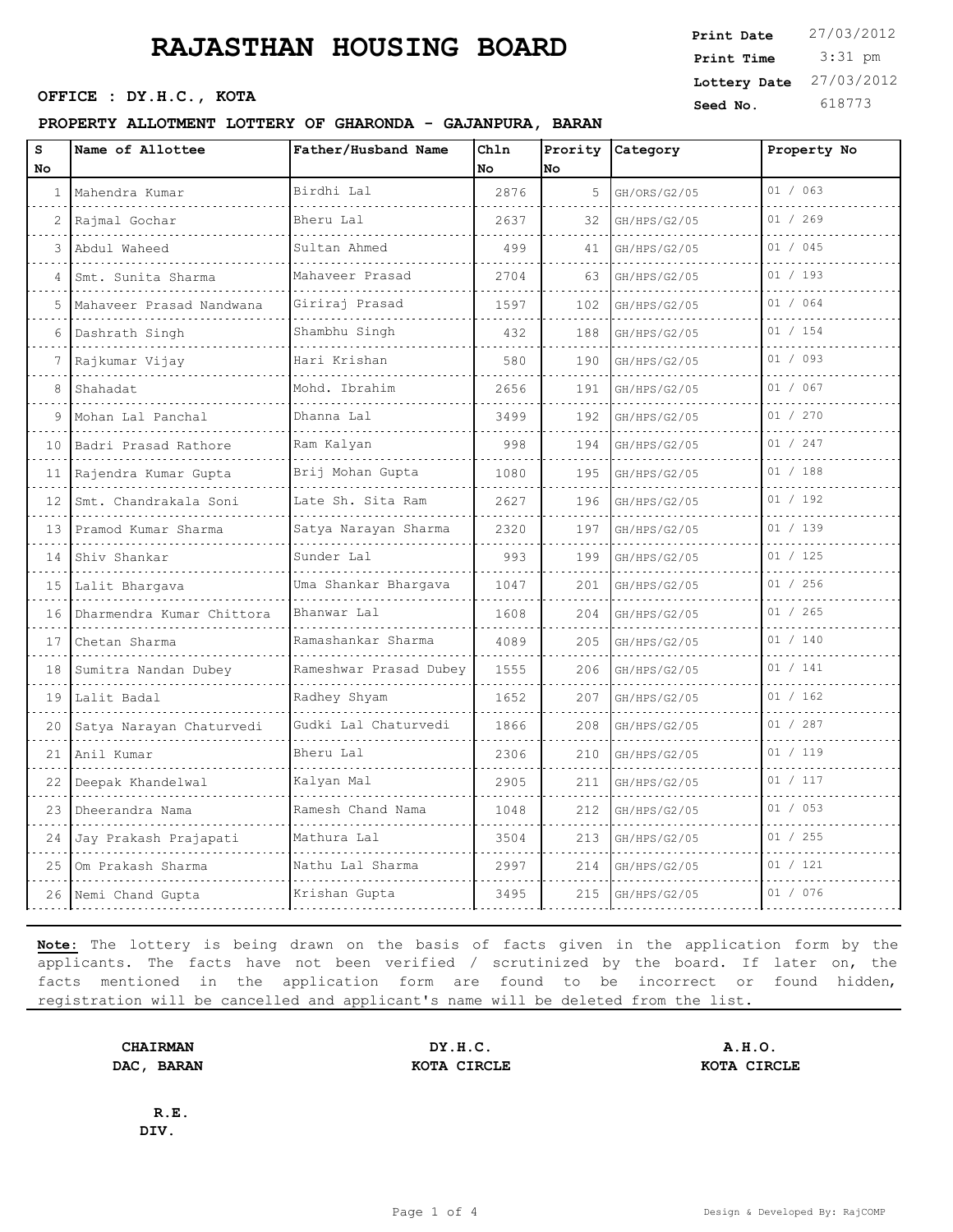## **RAJASTHAN HOUSING BOARD**

**Seed No. 618773 OFFICE : DY.H.C., KOTA** 

| seeu no.<br>PROPERTY ALLOTMENT LOTTERY OF GHARONDA - GAJANPURA, BARAN |                        |                         |              |      |                  |             |  |
|-----------------------------------------------------------------------|------------------------|-------------------------|--------------|------|------------------|-------------|--|
| s<br>No                                                               | Name of Allottee       | Father/Husband Name     | Chln<br>l No | INo. | Prority Category | Property No |  |
| 27                                                                    | Navneet Goyal          | Shyam Lal Goyal         | 1780         | 216  | GH/HPS/G2/05     | 01 / 213    |  |
| 28                                                                    | Tej Karan Sharma       | Gudki Lal Chaturvedi    | 1868         | 217  | GH/HPS/G2/05     | 01 / 134    |  |
| 29                                                                    | Smt. Hemlata Gupta     | Jaqdish Prasad          | 965          | 218  | GH/HPS/G2/05     | 01 / 124    |  |
| 30                                                                    | Bhupendra Kumar Suman  | Kanahiya Lal            | 501          | 219  | GH/HPS/G2/05     | 01 / 285    |  |
| 31                                                                    | Smt. Manju Gaur        | Ramswaroop Gaur         | 2790         | 221  | GH/HPS/G2/05     | 01 / 084    |  |
| 32                                                                    | Hari Narayan Namdev    | Laxmi Ram               | 1016         | 223  | GH/HPS/G2/05     | 01 / 280    |  |
| 33                                                                    | Narendra Singh         | Bansi Singh             | 3376         | 225  | GH/HPS/G2/05     | 01 / 250    |  |
|                                                                       | 34 Devendra Kumar      | Ramesh Chand            | 2720         | 226  | GH/HPS/G2/05     | 01 / 130    |  |
| 35                                                                    | Chauthmal Soni         | Laxmi Chand             | 1803         | 227  | GH/HPS/G2/05     | 01 / 248    |  |
| 36                                                                    | Abhishek Soni          | Murlidhar Soni          | 525          | 229  | GH/HPS/G2/05     | 01 / 051    |  |
| 37                                                                    | Smt. Sunita Garq       | Manoj Garq              | 425          | 230  | GH/HPS/G2/05     | 01 / 253    |  |
| 38                                                                    | Bhupendra Kumar        | Dhanna Lal              | 4002         | 231  | GH/HPS/G2/05     | 01 / 266    |  |
| 39                                                                    | Bhanwar Soni           | Manak Chand             | 2739         | 232  | GH/HPS/G2/05     | 01 / 133    |  |
| 40                                                                    | Hakim Pathan           | Ahmed Pathan            | 2952         | 233  | GH/HPS/G2/05     | 01 / 115    |  |
| 41                                                                    | Pramod Shrivastava     | Radhey Shyam Shrivastav | 1740         |      | 234 GH/HPS/G2/05 | 01 / 172    |  |
| 42                                                                    | Shambhu Dayal Vaishnav | Ramdas Vaishnav         | 2953         |      | 235 GH/HPS/G2/05 | 01 / 161    |  |
|                                                                       |                        |                         |              |      |                  |             |  |

| 41 | Pramod Shrivastava     | Radhey Shyam Shrivastav | 1740 |     | 234 GH/HPS/G2/05 | 01 / 172 |
|----|------------------------|-------------------------|------|-----|------------------|----------|
| 42 | Shambhu Dayal Vaishnav | Ramdas Vaishnav         | 2953 |     | 235 GH/HPS/G2/05 | 01 / 161 |
| 43 | Gogane Nihal           | Rajendra Nihal          | 1570 |     | 236 GH/HPS/G2/05 | 01 / 046 |
| 44 | Ashok Kumar Gupta      | Mohan Lal               | 3542 | 237 | GH/HPS/G2/05     | 01 / 228 |
| 45 | Purshottam Bhavriya    | Mool Chand              | 2355 |     | 238 GH/HPS/G2/05 | 01 / 183 |
| 46 | Sunil Kumar Sharma     | Chand Narayan Sharma    | 1057 |     | 239 GH/HPS/G2/05 | 01 / 211 |
| 47 | Rakesh Suman           | Dhanna Lal              | 1635 |     | 240 GH/HPS/G2/05 | 01 / 039 |
| 48 | Smt. Vijay Laxmi       | Daya Shankar Sen        | 2715 |     | 241 GH/HPS/G2/05 | 01 / 070 |
| 49 | Anil Kumar             | Mahendra Kumar          | 1842 |     | 242 GH/HPS/G2/05 | 01 / 182 |
| 50 | Rambharose Namdev      | Dhanna Lal              | 2409 |     | 243 GH/HPS/G2/05 | 01 / 170 |
| 51 | Smt. Priyanka Rathore  | Bhavdeep Singh          | 3639 | 244 | GH/HPS/G2/05     | 01 / 293 |
| 52 | Mustaq Ahmed           | Chote Khan              | 1553 |     | 245 GH/HPS/G2/05 | 01 / 184 |

**Note:** The lottery is being drawn on the basis of facts given in the application form by the applicants. The facts have not been verified / scrutinized by the board. If later on, the facts mentioned in the application form are found to be incorrect or found hidden, registration will be cancelled and applicant's name will be deleted from the list.

**CHAIRMAN DY.H.C. A.H.O. DAC, BARAN KOTA CIRCLE KOTA CIRCLE**

**R.E. DIV.**

3:31 pm

**Print Date**  $27/03/2012$ 

**Lottery Date** 27/03/2012

**Print Time**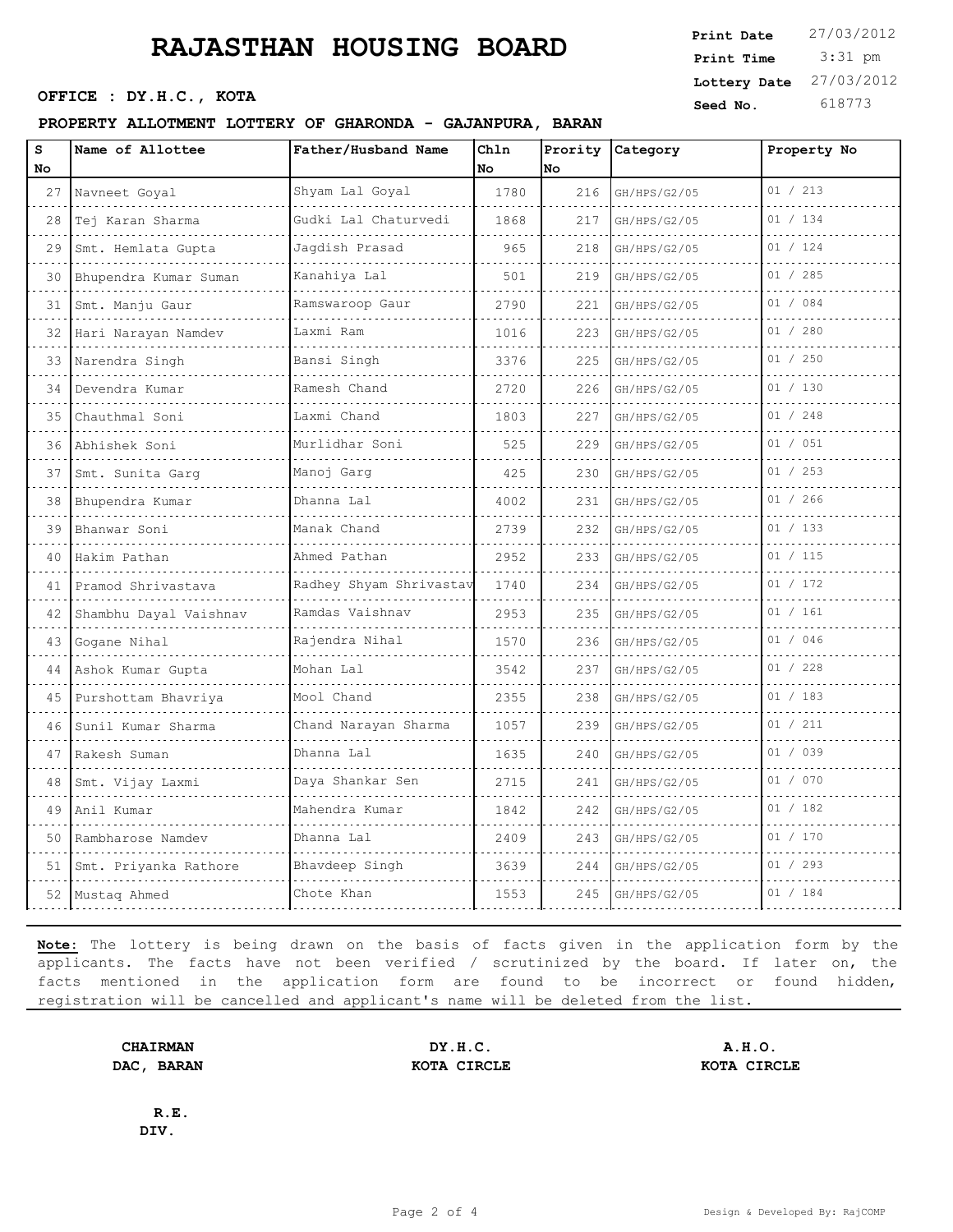## **RAJASTHAN HOUSING BOARD**

#### **PROPERTY ALLOTMENT LOTTERY OF GHARONDA - GAJANPURA, BARAN**

| <b>RAJASTHAN HOUSING BOARD</b> | Print Date              | 27/03/2012 |
|--------------------------------|-------------------------|------------|
|                                | Print Time              | 3:31 pm    |
|                                | Lottery Date 27/03/2012 |            |
| OFFICE : DY.H.C., KOTA         | Seed No.                | 618773     |

| S<br>No | Name of Allottee           | Father/Husband Name       | Chln<br>No | No  | Prority Category | Property No |
|---------|----------------------------|---------------------------|------------|-----|------------------|-------------|
|         | 53 Lalit Gautam            | Praphu Lal Gautam<br>.    | 2660       | 247 | GH/HPS/G2/05     | 01 / 128    |
| 54      | Shiv Shankar Sharma        | Ram Pratap Sharma         | 2485       | 248 | GH/HPS/G2/05     | 01 / 251    |
| 55      | .<br>Amjad Hussain Ansari  | Saddiq Hussain            | 1708       | 249 | GH/HPS/G2/05     | 01 / 274    |
|         | .<br>56 Rakesh Kumar Gupta | Nemi Chand                | 3497       | 250 | GH/HPS/G2/05     | 01 / 276    |
| 57      | Smt. Rajesh Bai            | Radhey Shyam Kuhmar       | 2958       | 251 | GH/HPS/G2/05     | 01 / 148    |
| 58      | Dinesh Kumar               | Ram Karan Sharma<br>.     | 1804       | 252 | GH/HPS/G2/05     | 01 / 151    |
| 59      | Manoj Kumar Sharma         | Ram Karan Sharma          | 2449       | 253 | GH/HPS/G2/05     | 01 / 217    |
| 60 -    | Pritam Kumar<br>.          | Bansi Lal Chaurasia<br>.  | 2694       | 254 | GH/HPS/G2/05     | 01 / 225    |
|         | 61   Neeraj Kumar Gupta    | Laxmi Narayan Gupta       | 1644       | 258 | GH/HPS/G2/05     | 01 / 179    |
| 62      | Smt. Rekha Sharma<br>.     | Rajendra Kumar Sharma     | 1096       | 259 | GH/HPS/G2/05     | 01 / 167    |
| 63      | Kailash Kumar Soni<br>.    | Bhawani Shankar Soni<br>. | 1802       | 260 | GH/HPS/G2/05     | 01 / 145    |
| 64      | Smt. Kiran Sharma<br>.     | Prithviraj Sharma<br>.    | 477        | 261 | GH/HPS/G2/05     | 01 / 286    |
| 65      | Smt. Sudha Gupta           | Giriraj Gupta             | 2703       | 262 | GH/HPS/G2/05     | 01 / 096    |
| 66      | Prakash Chand Jain         | Kanahiya Lal              | 2686       | 263 | GH/HPS/G2/05     | 01 / 272    |
| 67      | Lalit Khichi               | Rajendra Khichi           | 2466       | 29  | GH/HPS/G4/05     | 01 / 283    |
| 68      | Smt. Lalita                | Tolaram                   | 2766       | 31  | GH/HPS/G4/05     | 01 / 087    |
| 69      | Mangi Lal Mehar            | Amar Lal                  | 2737       | 35  | GH/HPS/G4/05     | 01 / 258    |
|         | 70   Kum. Mamta Kumari     | Vishnu Kumar              | 2025       | 38  | GH/HPS/G4/05     | 01 / 054    |
|         | 71   Smt. Rajwanti Verma   | Pradeep Kumar Verma       | 3510       | 39  | GH/HPS/G4/05     | 01 / 120    |
| 72      | Hukum Chand                | Prabhu Lal                | 2758       | 40  | GH/HPS/G4/05     | 01 / 049    |
| 73.     | Jaswant Meena              | Kanaiya Lal               | 683        | 14  | GH/HPS/G4/05     | 01 / 100    |
| 74      | Tarachand Meena            | Sitaram Meena             | 1848       | 80  | GH/HPS/G4/05     | 01 / 168    |
| 75      | Ram Pal Meena              | Ramnath Meena             | 632        | 81  | GH/HPS/G4/05     | 01 / 062    |
| 76      | Satya Narayan Meena        | Bejnath Meena             | 1566       | 86  | GH/HPS/G4/05     | 01 / 074    |
| 77      | Naveen Kumar Meena         | Chittar Lal               | 1645       | 87  | GH/HPS/G4/05     | 01 / 082    |
| 78      | Smt. Indra Nagar           | Kaushal Kishore           | 2727       | 7   | GH/HPS/G8/05     | 01 / 174    |
|         |                            | .                         |            |     |                  |             |

**Note:** The lottery is being drawn on the basis of facts given in the application form by the applicants. The facts have not been verified / scrutinized by the board. If later on, the facts mentioned in the application form are found to be incorrect or found hidden, registration will be cancelled and applicant's name will be deleted from the list.

**CHAIRMAN DY.H.C. A.H.O. DAC, BARAN KOTA CIRCLE KOTA CIRCLE**

**R.E. DIV.**